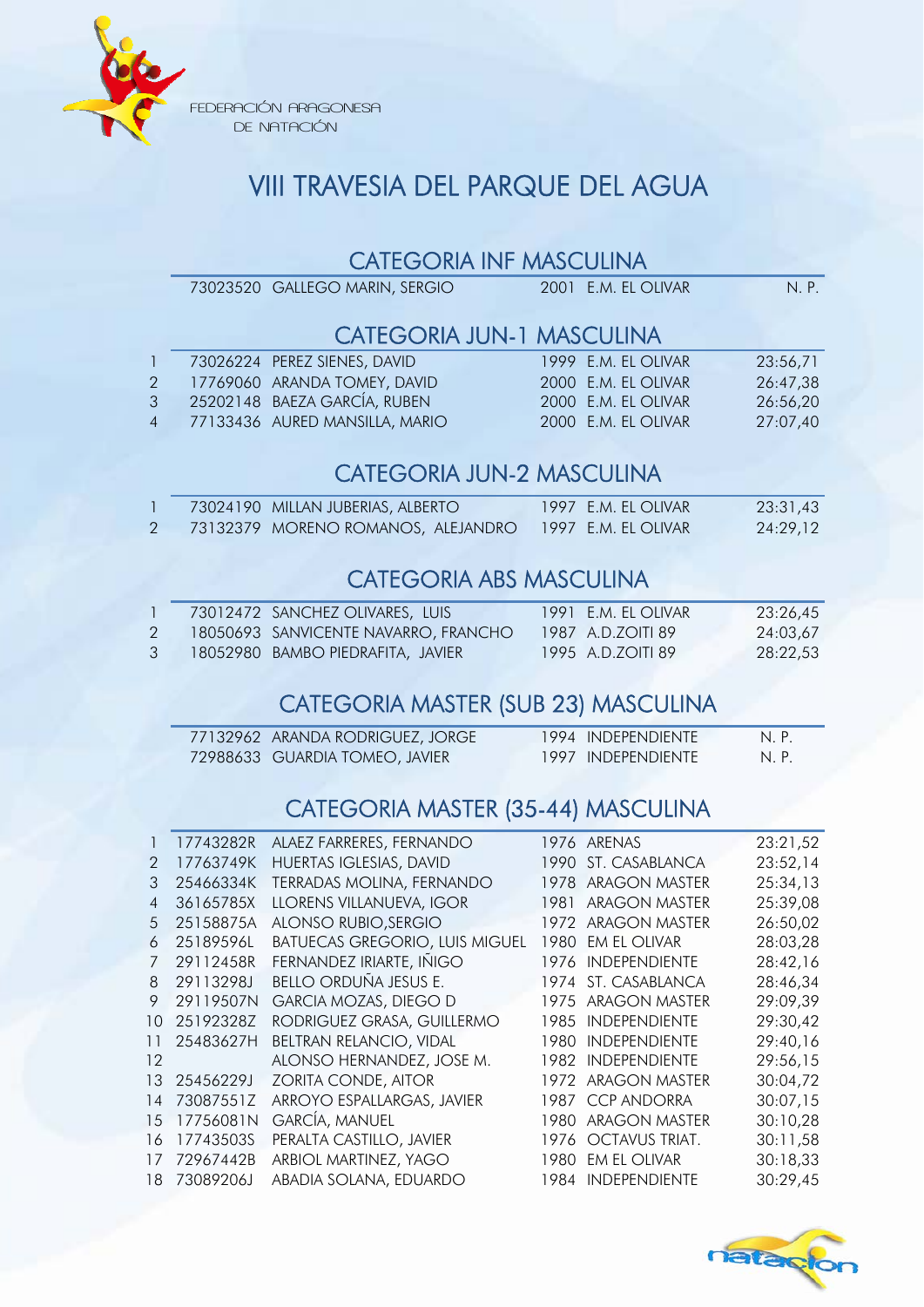

FEDERACIÓN ARAGONESA DE NATACIÓN

# CATEGORIA MASTER (35-44) MASCULINA (cont.)

| 19 | 25183085V | <b>FACI WESTON, GABRIEL</b>    |      | 1985 C SW METROPO.   | 30:38,83 |
|----|-----------|--------------------------------|------|----------------------|----------|
| 20 | 17748511D | PEÑA PEREZ, DAVID              |      | 1979 C. N. ONTINAR   | 31:39,81 |
| 21 | 17760410V | GIRAL MARCÉN, MIGUEL ANGEL     |      | 1984 C. N. ONTINAR   | 31:48,13 |
| 22 | 72977783W | ALCOLEA IBARRA, JAVIER         |      | 1985 ST. CASABLANCA  | 32:01,43 |
| 23 | 29119009C | AURENSANZ GRACIA, HECTOR J     |      | 1974 C. N. ONTINAR   | 32:05,24 |
| 24 | 18042330A | POLO JULÍAN, CARLOS            |      | 1983 C.N. ZOITI 89   | 32:17,53 |
| 25 | 29117576J | SERNA BARDAVIO, DANIEL         | 1977 | <b>INDEPENDIENTE</b> | 32:27,81 |
| 26 | 71147115L | HERMOSO SAN MODESTO, DIEGO     | 1984 | C.N. ZOITI 89        | 32:50,91 |
| 27 | 17754194B | <b>BELLOC PEREZ, GERARD</b>    | 1979 | ST. CASABLANCA       | 33:08,27 |
| 28 | 09AD91765 | <b>GUYONNEAU, YANN</b>         | 1991 | <b>INDEPENDIENTE</b> | 34:08,55 |
| 29 | 52912467R | NÚÑEZ GUIRAL, NOE              | 1977 | <b>MONEGROSMAN I</b> | 34:31,41 |
| 30 | 72966692C | ORIZO LOZANO, EDUARDO          | 1978 | <b>INDEPENDIENTE</b> | 35:18,33 |
| 31 | 76971744J | MEDINA BAS, VICTOR             | 1991 | <b>INDEPENDIENTE</b> | 35:47,90 |
| 32 | 25462788V | MENENDEZ PEREZ, FERNANDO       | 1984 | <b>INDEPENDIENTE</b> | 35:55,61 |
| 33 |           | LAMUELA, CARLOS                | 1978 | ST. CASABLANCA       | 35:59,74 |
| 34 | 73017541Q | PALACIOS HERRERO, JAVIER       | 1991 | <b>INDEPENDIENTE</b> | 37:55,81 |
| 35 | 17751740H | <b>BERNAD FLORIA, ELOY</b>     | 1983 | <b>INDEPENDIENTE</b> | 38:23,56 |
| 36 | 09198081J | MOLINO GAHETE, FRNCISCO        | 1979 | <b>INDEPENDIENTE</b> | 39:46,28 |
| 37 | X8039714H | PAZZI DI MAIO, FLORIAN         | 1985 | INDEPENDIENTE        | 40:27,51 |
| 38 | 72975124B | <b>MORCHON URUEÑA, DANIEL</b>  | 1980 | <b>INDEPENDIENTE</b> | 41:05,23 |
| 39 |           | <b>VENTURA, ROLAN</b>          |      | <b>INDEPENDIENTE</b> | 44:47,13 |
|    | 72985985Q | <b>FABRE PI, FRANCISCO</b>     | 1983 | <b>ARAGON MASTER</b> | N. P.    |
|    | 42208172K | <b>BORDON FLORIDO, ULISES</b>  | 1990 | <b>ARAGON MASTER</b> | N. P.    |
|    | 25163982G | <b>VENTURA AGUIRRE, ROLAND</b> | 1973 | <b>INDEPENDIENTE</b> | N. P.    |
|    | 09202240D | CANALEJO AGUILAR, HECTOR J     | 1978 | UME BIEM IV          | N. P.    |
|    | 72977894K | ALONSO HERNÁNDEZ, J. MANUEL    | 1982 | <b>INDEPENDIENTE</b> | N. P.    |
|    | 04218483F | ALONSO SÁNCHEZ, ISIDRO         | 1987 | <b>INDEPENDIENTE</b> | N. P.    |
|    | 78574142R | QUINTERO MALLORQUIN, OSCAR L.  |      | 1990 UME BIEM IV     | N. P.    |

# CATEGORIA MASTER (45-54) MASCULINA

|                | 25163993S | DIAZ-CRESPO VASALLO NACHO               | 1970. | <b>ARAGON MASTER</b> | 26:41,50     |
|----------------|-----------|-----------------------------------------|-------|----------------------|--------------|
| $\mathcal{P}$  | 03845789M | RODRÍGUEZ ROSALES, DEUARDO              | 1971  | <b>EM EL OLIVAR</b>  | 28:34,50     |
| 3              | 25148901B | LOZANO CALAHORRA, FRANCISCO             | 1967  | ST. CASABLANCA       | 28:41,63     |
| $\overline{4}$ |           | 25441114 MUR JUEZ, JOSE CARLOS          | 1968  | <b>INDEPENDIENTE</b> | 29:40,22     |
| 5              |           | 25144151E CASALES LARRÉ, NACHO          |       | 1967 E.M.EL OLIVAR   | 29:47,32     |
| 6              |           | 25440456H PÉREZ POLA, IGNACIO           |       | 1969 ST. CASABLANCA  | 30:37,54     |
|                |           | 25150004X GUAJARDO RODRIGUEZ, AMALIO    |       | 1967 ST. CASABLANCA  | 32:02,15     |
| 8              |           | 29086019N FERNANDEZ CASTRODEZA, DAVID   |       | 1966 ST. CASABLANCA  | 33:29,62     |
| 9              |           | 29109927 MORALES AGUDO, DANIEL          | 1971. | INDEPENDIENTE        | 33:39,43     |
| 10             |           | 25159044 MAZA PÉREZ, EDUARDO            | 1971  | <b>INDEPENDIENTE</b> | 34:22,68     |
| 11             |           | 29092106 LOPE DOMINGO, MIGUEL ANGEL     | 1966  | <b>INDEPENDIENTE</b> | 34:36,25     |
| 12             |           | 16551886 VICIOSO RIVERO, OSCAR          | 1967  | <b>INDEPENDIENTE</b> | 35:34,90     |
| 13             |           | 25157717 LÓPEZ ECHEVARRIA, JOSE ANTONIO | 1970  | <b>INDEPENDIENTE</b> | 35:45,34     |
| 14             |           | 25146751 POZUELO ANTONI, JOSE ANTONIO   | 1967  | <b>INDEPENDIENTE</b> | 36:17,22     |
| 15             |           | 25150918 SANZ FLE, MIGUEL               | 1969  | <b>INDEPENDIENTE</b> | 39:44,14     |
| 16             |           | 25137472 VALLÉS ALBAR, GUILLERMO        | 1967  | <b>INDEPENDIENTE</b> | [1]:00:09,88 |
|                |           | 29102136Y GIL ESPONERA, JAVIER          | 1971  | ST. CASABLANCA       | N.P.         |
|                |           |                                         |       |                      |              |